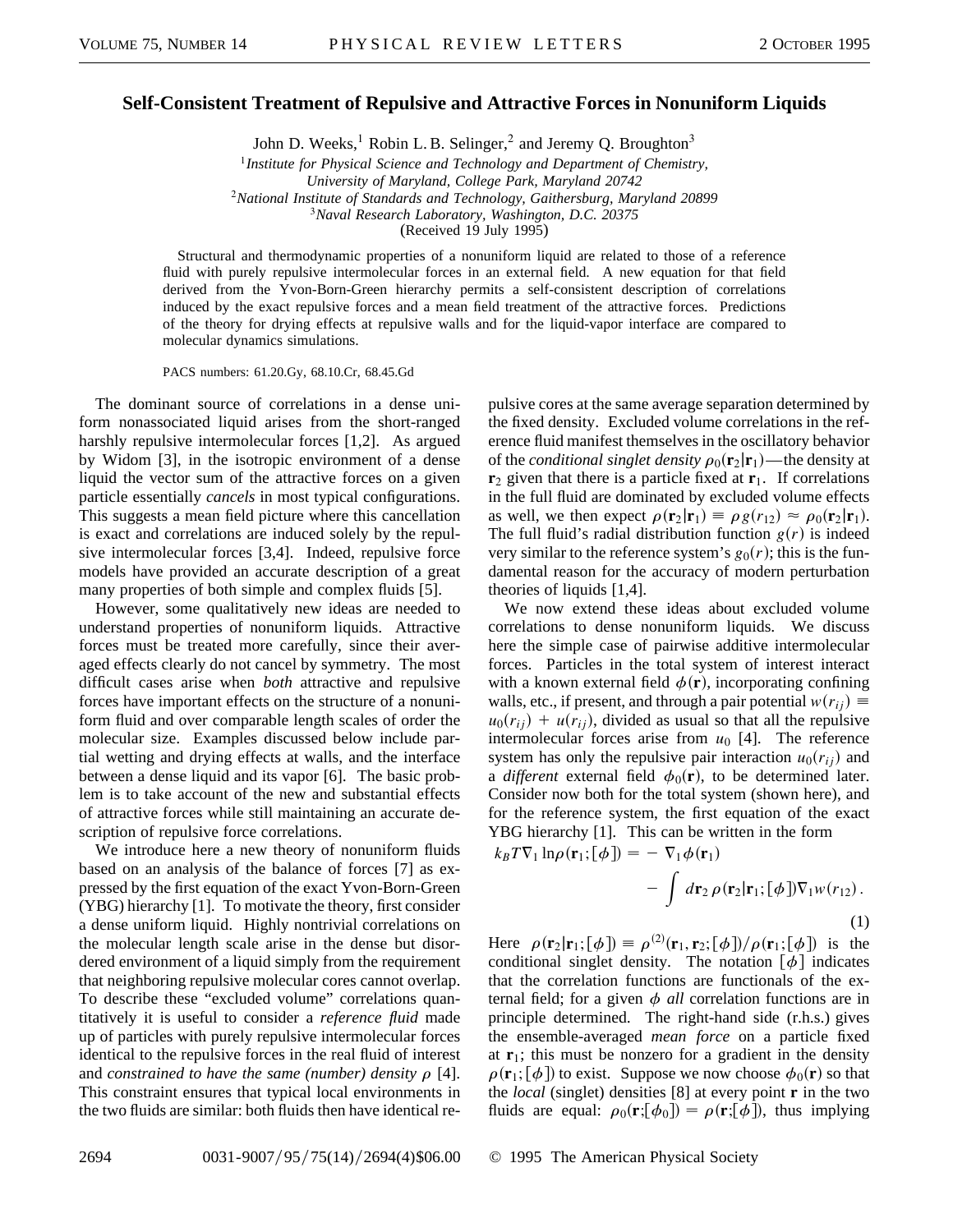equality of the mean force at each **r**. It is known that such a field always exists [9]. Assuming again that this condition produces similar local environments for the repulsive cores in the two fluids, and that correlations are dominated by excluded volume effects, we then expect the conditional densities to be very similar:

$$
\rho(\mathbf{r}_2|\mathbf{r}_1; [\phi]) \approx \rho_0(\mathbf{r}_2|\mathbf{r}_1; [\phi_0]). \tag{2}
$$

Equation (2) is our basic structural hypothesis and represents the only approximation in the theory. As is the case for uniform fluids, it should be most accurate at high density.

To get an explicit equation to determine  $\phi_0$ , we use Eq. (2) in (1), and subtract the exact YBG equation (1) for the reference system. This yields our basic result,

$$
\nabla_1[\phi(\mathbf{r}_1) - \phi_0(\mathbf{r}_1)] = -\int d\mathbf{r}_2 \,\rho_0(\mathbf{r}_2|\mathbf{r}_1; [\phi_0]) \nabla_1 u(r_{12}).
$$
\n(3)

Some important benefits of the subtraction are that rapidly varying terms involving the repulsive pair interactions and the singlet density cancel by choice of  $\phi_0$ , leaving an average only over the gradient of the slowly varying *attractive* potential  $u(r_{12})$ . The resulting Eq. (3) has an obvious interpretation in terms of mean field ideas, but directly involves *forces*; it can appropriately be called the *inhomogeneous force* equation. In essence, Eq. (3) equates the net force generated by the external field and from attractive pair interactions to the inhomogeneous force  $-\nabla \phi_0$  in the reference system. This force cancels by symmetry in a uniform system, and the theory reduces to the mean field picture of Widom [3].

Perhaps the simplest way to solve (3) is by iteration. For *any* given "trial field"  $\phi_t$ , the associated correlation function  $\rho_t(\mathbf{r}_2|\mathbf{r}_1; [\phi_t])$  is completely specified and can in principle be calculated accurately. Equation (3) then gives another nontrivial relation between  $\phi_t$  and  $\rho_t(\mathbf{r}_2|\mathbf{r}_1; [\phi_t])$  that can be iterated to self-consistency. The resulting self-consistent  $\phi_0$  yields a correlation function  $\rho_0(\mathbf{r}_2|\mathbf{r}_1; [\phi_0])$  that reproduces the *same*  $\phi_0$  on the left-hand side (l.h.s.) of (3). The self-consistent  $\rho_0(\mathbf{r})$  and  $\rho_0(\mathbf{r}_2|\mathbf{r}_1)$  offer approximations to the same functions in the full fluid; their accuracy can be checked against computer simulation data. Note that any errors in (2) are important in determining  $\nabla \phi_0(\mathbf{r})$  from (3) only where the attractive forces are nonzero. Moreover, these vectorial quantities, weighted by the structure, are averaged over all space. Thus the main features of  $\nabla \phi_0(\mathbf{r})$  are apparent from (3) using only crude approximations for  $\rho_0(\mathbf{r}_2|\mathbf{r}_1)$ , and we expect the iteration process to converge rapidly. This also suggests that simplified treatments of the correlation function  $\rho_0(\mathbf{r}_2|\mathbf{r}_1)$  in (3) may still yield rather accurate approximations to  $\nabla \phi_0(\mathbf{r})$ . This will be examined in future work.

The above described the lowest order structural implications of the theory. We can also derive the asso-

ciated mean field expression for the *free energy*, using a coupling parameter method. Consider a partially coupled system with pair potential  $w_{\lambda}(r) \equiv u_0(r) + \lambda u(r)$ ,  $0 \leq \lambda \leq 1$ , and single particle potential  $\phi_{\lambda}(r)$  chosen so that  $\rho_{\lambda}(\mathbf{r}; [\phi_{\lambda}]) = \rho(\mathbf{r}; [\phi])$  for all  $\lambda$ , where  $\phi = \phi_{\lambda=1}$ . Differentiating and then integrating the canonical partition function with respect to  $\lambda$  gives an exact expression for the Helmholtz free energy *A*. Assuming as in (2) that with this choice of  $\phi_{\lambda}$  the pair correlation function is essentially independent of  $\lambda$  then gives the final result,

$$
A = A_0 + \int d\mathbf{r} [\phi(\mathbf{r}) - \phi_0(\mathbf{r})] \rho_0(\mathbf{r})
$$

$$
+ \frac{1}{2} \int d\mathbf{r}_1 d\mathbf{r}_2 u(r_{12}) \rho_0^{(2)}(\mathbf{r}_1, \mathbf{r}_2).
$$
 (4)

If properties of the inhomogeneous reference system can be accurately determined, this relation could lead to more accurate estimates for thermodynamic properties than would be found using (2) directly in the standard correlation function expressions. This approach also allows direct contact with other free energy based methods including, in particular, density functional theory.

It is important to establish the accuracy of the basic inhomogeneous force equation (3) independent of any additional approximations made in determining  $\rho_0(\mathbf{r}_2|\mathbf{r}_1)$ . To that end, we carried out molecular dynamics (MD) simulations [10] of the structure of the reference and the full Lennard-Jones (LJ) fluids next to a "hard" planar wall [modeled by the repulsive part of the LJ potential  $u_0(z)$ ] for thermodynamic states of varying bulk density along the  $T = 1.35$  isotherm. This is a typical example where a careful treatment of the effects of both attractive and repulsive forces is required. Indeed, the attractive interparticle interactions combined with the repulsive wall-particle interactions can stabilize a lower density *drying region* near the wall even under conditions where heterophase fluctuations in the bulk liquid are relatively small [6]. Sullivan and co-workers [8] have shown that standard integral equation methods cannot accurately describe these drying states. Density functional methods have had more success, but a self-consistent treatment based on (3) has never been carried out [11].

The effective wall potential  $\phi_0(z)$  in the reference fluid was computed self-consistently from (3) using *exact* (MD) values for  $\rho_0(\mathbf{r}_2|\mathbf{r}_1)$ . Only two or three iterations were needed to achieve a self-consistent solution even starting from the "bare"  $u_0(z)$ . As shown in Fig. 1, Eq. (3) generates a *soft and smooth repulsive force*  $-\nabla \phi_0(z)$  that tends to push particles away from the hard wall, opposing the natural tendency of repulsive particles to produce partially ordered layers with a density maximum near the wall. This produces the drying effect in our reference system model. As Eq. (3) makes clear, the physical origin of this effective repulsive force arises from the unbalanced attractive pair forces in the full nonuniform liquid near the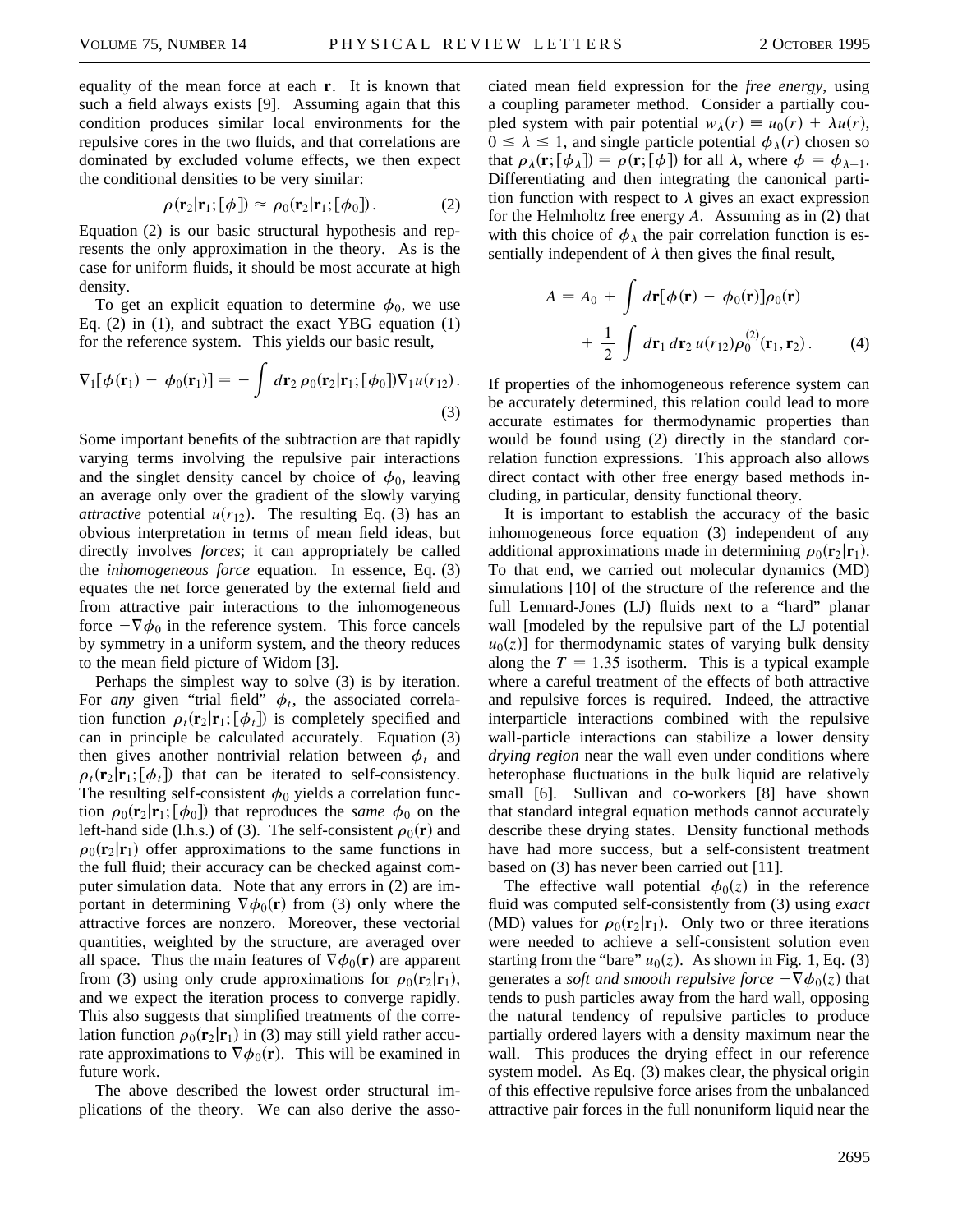

FIG. 1. The (dimensionless) self-consistent force  $F(z)$  given by the r.h.s. of Eq. (3) near a repulsive planar wall with bare potential  $u_0(z)$  is shown for two states along the  $T = 1.35$ isotherm: (a) bulk density 0.78, (b) bulk density 0.54. Also shown in (c) is the force  $F_{\text{bare}}(z) = -\nabla u_0(z)$  from the bare wall. The *total* force  $-\nabla \phi_0(z)$  is given by  $F(z) + F_{\text{bare}}(z)$ . The units of length and energy are the usual  $\sigma$  and  $\varepsilon$  of the LJ potential.

wall. Figure 2 shows that the method correctly reproduced the pronounced change in behavior in  $\rho(z)$  from significant layering remaining near the wall at high bulk density to the formation of a relatively structureless profile with a density maximum well away from the wall at lower bulk density. In general, there is good qualitative agreement with simulations both for  $\rho(z)$  and  $\rho(\mathbf{r}_2|\mathbf{r}_1)$ , and at high density nearly quantitative agreement.

One of the most theoretically interesting applications of these ideas is to the *free* liquid-vapor interface with  $\phi$  = 0. In this case the approximation (2) is fundamentally in

error for an infinite system. Because of long wavelength capillary wave fluctuations [12,13], there exist longranged correlations along the interface in  $\rho(\mathbf{r}_2|\mathbf{r}_1)$  that are impossible to reproduce in any repulsive fluid's  $\rho_0(\mathbf{r}_2|\mathbf{r}_1)$ . In an infinite system these fluctuations also lead to a washing out of the true density profile  $\rho(z)$ . This basic distinction between free interfaces and interfaces near rigid walls cannot be captured in mean field theory, which attempts to describe both situations in terms of some effective field  $\phi_0(z)$ .

Nevertheless, self-consistent liquid-vapor solutions of Eq. (3) exist, yielding a well-defined profile  $\rho_0(z)$  of finite width. This can legitimately be called an *intrinsic interface profile*: a profile unbroadened by capillary wave fluctuations [14]. We had argued earlier [13] that interfaces in *finite* systems, where significant capillary wave fluctuations cannot occur, should be well described by such a mean field  $\rho_0(z)$ . Figures 3 and 4 report the results of MD simulations [15] for free interfaces in the full and reference LJ systems that suggest this is indeed the case. For states away from the critical region, there is good qualitative agreement between the full (finite system)  $\rho(z)$  produced by computer simulations and the selfconsistent  $\rho_0(z)$ . Both simulations and theory produce smooth profiles with no indication of oscillatory behavior even at the lowest (triple point) temperature. However, the self-consistent solution to (3) yields values for the coexisting bulk vapor and liquid densities as well as the shape of the profile between them, and differences can be seen in the predicted bulk densities. The main errors in these mean field predictions arise from the inaccuracy of (2) in describing the relatively simple correlations seen



FIG. 2. Density profiles  $\rho(z)$  for the full LJ fluid (solid line) and the self-consistent reference fluid (dashed line) for the same two states along the  $T = 1.35$  isotherm as in Fig. 1: (a) bulk density 0.78, (b) bulk density 0.54. The LJ fluid experiences the bare external force  $-\nabla u_0(z)$ , while the reference fluid experiences the external force  $-\nabla \phi_0(z)$  shown in Fig. 1.



FIG. 3. Self-consistent force  $-\nabla \phi_0(z)$  (solid line) and potential  $\phi_0(z)$  (dashed line) for the liquid-vapor interface at  $T = 0.6$ and  $T = 1.0$ . Different simulation cell sizes in the *z* direction of  $60\sigma$  at  $T = 0.6$  and  $90\sigma$  at  $T = 1.0$  were used, so the curves at different temperatures are naturally displaced along the *z* axis. For ease in viewing, the force has also been displaced vertically by two units.